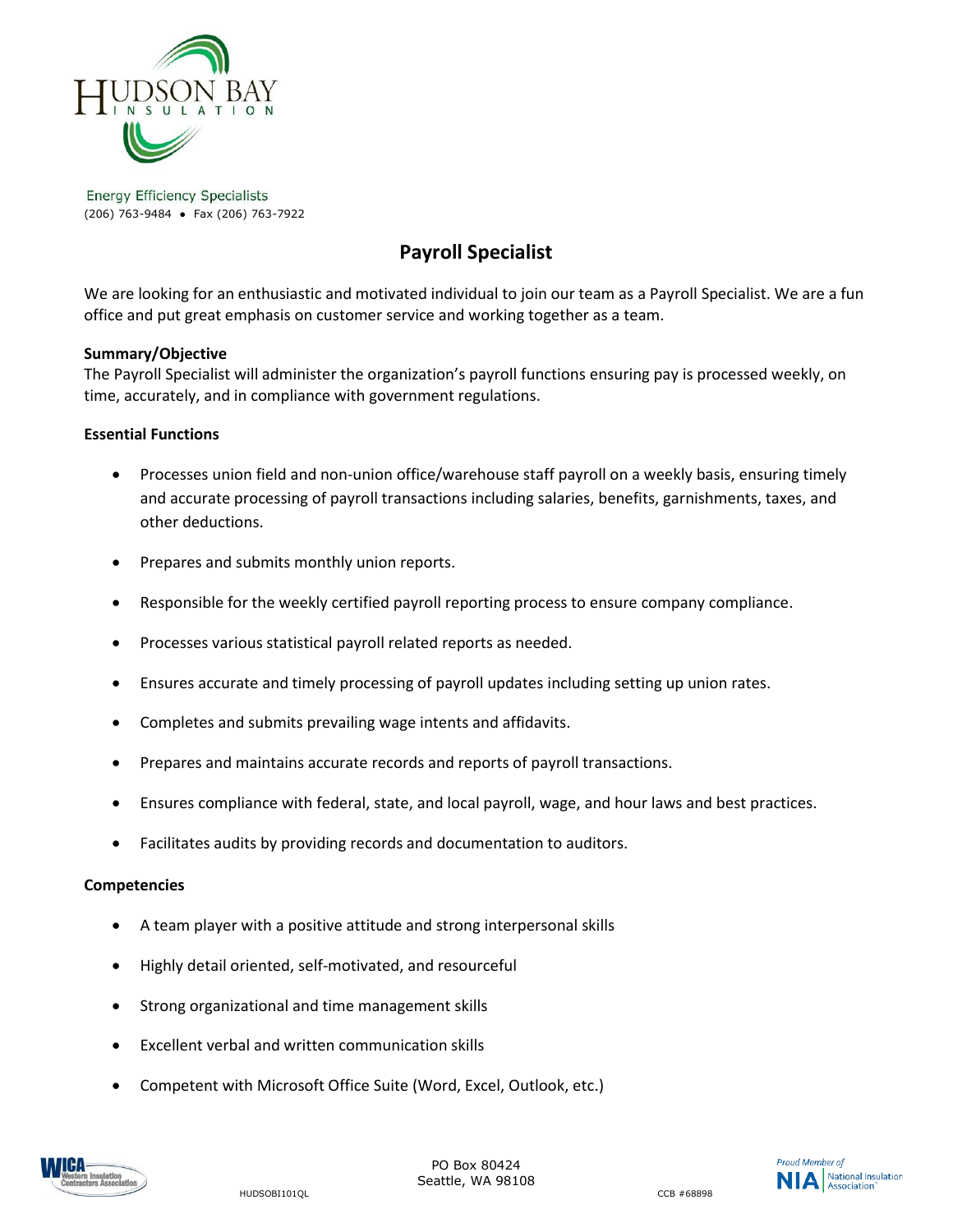

**Energy Efficiency Specialists** (206) 763-9484 ● Fax (206) 763-7922

### **Work Environment**

This job operates in an on-site, drug-free workplace, office setting. This role routinely uses standard office equipment such as computers, phones, photocopiers, filing cabinets and fax machines.

## **Physical Demands**

The physical demands described here are representative of those that must be met by an employee to successfully perform the essential functions of this job. Reasonable accommodations may be made to enable individuals with disabilities to perform the essential functions.

While performing the duties of this job, the employee is frequently required to sit, talk, hear and walk. This is a largely sedentary role; however, some filing is required. This would require the ability to lift files, open filing cabinets and bend or stand on a stool as necessary.

# **Position Type and Expected Hours of Work**

This is a full-time position. Typical days and hours of work are Monday through Friday 7am – 3:30pm.

## **Required Education and Experience**

Two to three years of previous payroll experience

#### **Preferred Education and Experience**

- Associate or Bachelor's degree in Accounting or related field
- Three to five years of previous union payroll experience in the construction industry
- Certified payroll professional

#### **Other Duties**

Please note this job description is not designed to cover or contain a comprehensive listing of activities, duties or responsibilities that are required of the employee for this job. Duties, responsibilities and activities may change at any time with or without notice.

# **Classification**

Full-Time, Non-Exempt Hourly Position